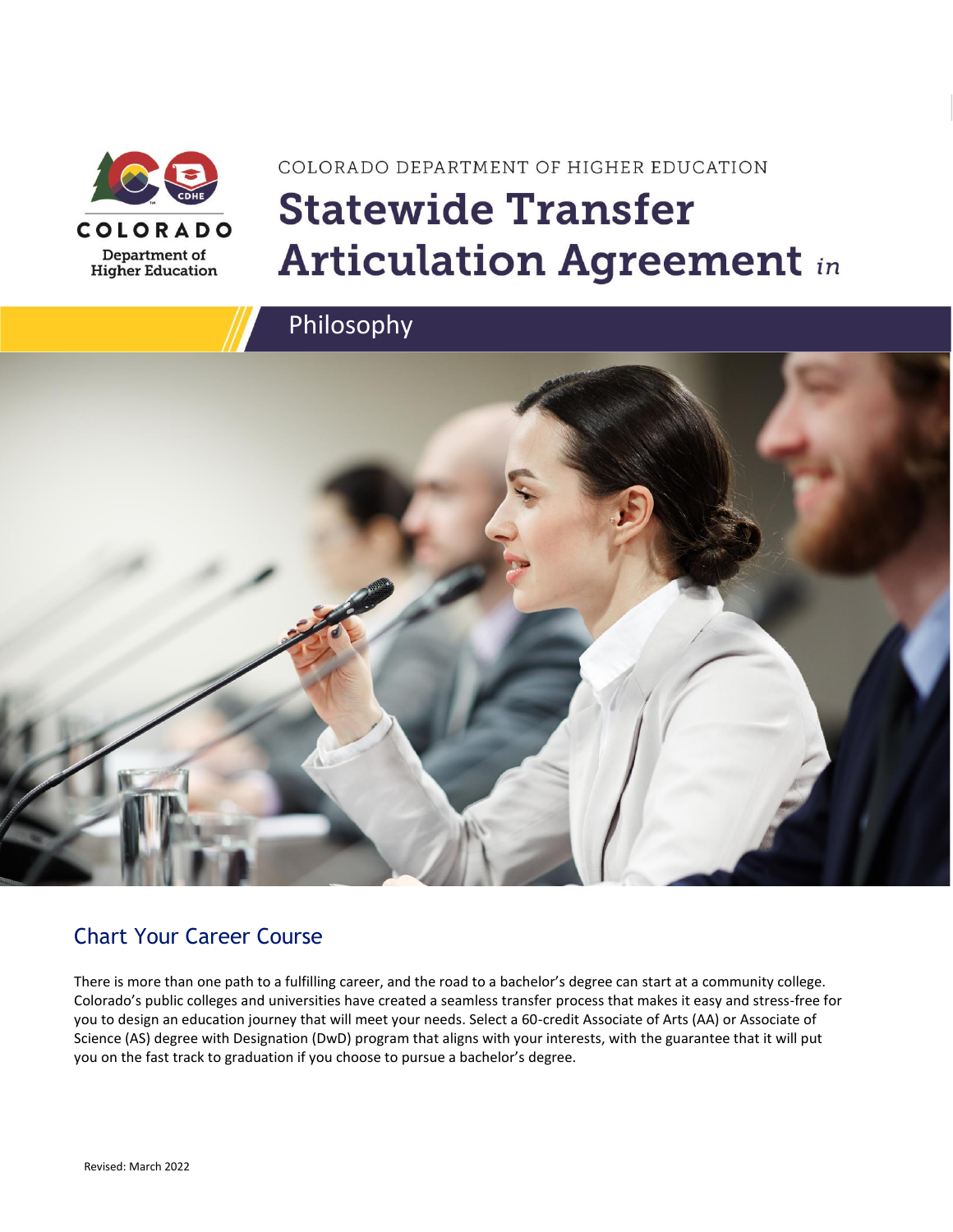## Introduction

Why are we here? What is the meaning of life? If you enjoy thinking about these kinds of big questions and contemplating the answers, a Philosophy degree will provide you with the knowledge and skills to grow your interest into a career. Grounded in the study of civilizations from ancient times to modern day, philosophy explores different beliefs and ways of thinking. It encourages critical inquiry and debate about fundamental issues related to existence, reality, and society. As a discipline that has universal relevance, a degree in philosophy is highly transferable and can lead to opportunities in many sectors, including communication, research, and law. Writer, film or book critic, teacher, counselor, and lawyer are just a few of the various professional roles that can be pursued.

In an associate program in Philosophy, you will explore contemporary and historical philosophy, moral and ethical reasoning, and logic. This degree is transferable to universities offering a bachelor's degree in philosophy.

The first year of a Philosophy program will include math and English courses to meet general education requirements. The completion of introductory math and English courses in your first year is proven to greatly increase the likelihood of cross the graduation stage, boosting your momentum along the academic pathway you select. Other general education courses on your pathway will cover topics in Arts and Humanities, History, Social and Behavioral Sciences, and Natural and Physical Sciences.

Program-specific courses may begin as soon as your first semester. These courses will become more advanced as you move along your degree pathway. Through this sequence of courses, your knowledge of philopsophy will grow and deepen. Coursework will include Introduction to Philosophy, Philosophy of Religion, and Environmental Ethics. After completing a 60-credit associate degree, your degree pathway can continue with guaranteed transfer to a college that offers bachelor's degrees.

#### **Degree Pathway Knowledge & Skills**

- Critical reasoning
- Research and investigation skills
- Debate and argumentation skills
- Verbal and written communication
- Problem solving skills



*"I studied philosophy because it was genuinely exciting to me to explore the underlying questions of human life. I really enjoyed constructing arguments for issues with no single answer and listening to the ideas of others on those issues. As I progressed in my philosophical education, it becaue clear that it would be able to help me in many different career paths and in life in general. " Brandon Archuleta, Attorney, B.A. Philosophy, University of Northern Colorado, Class of 2012*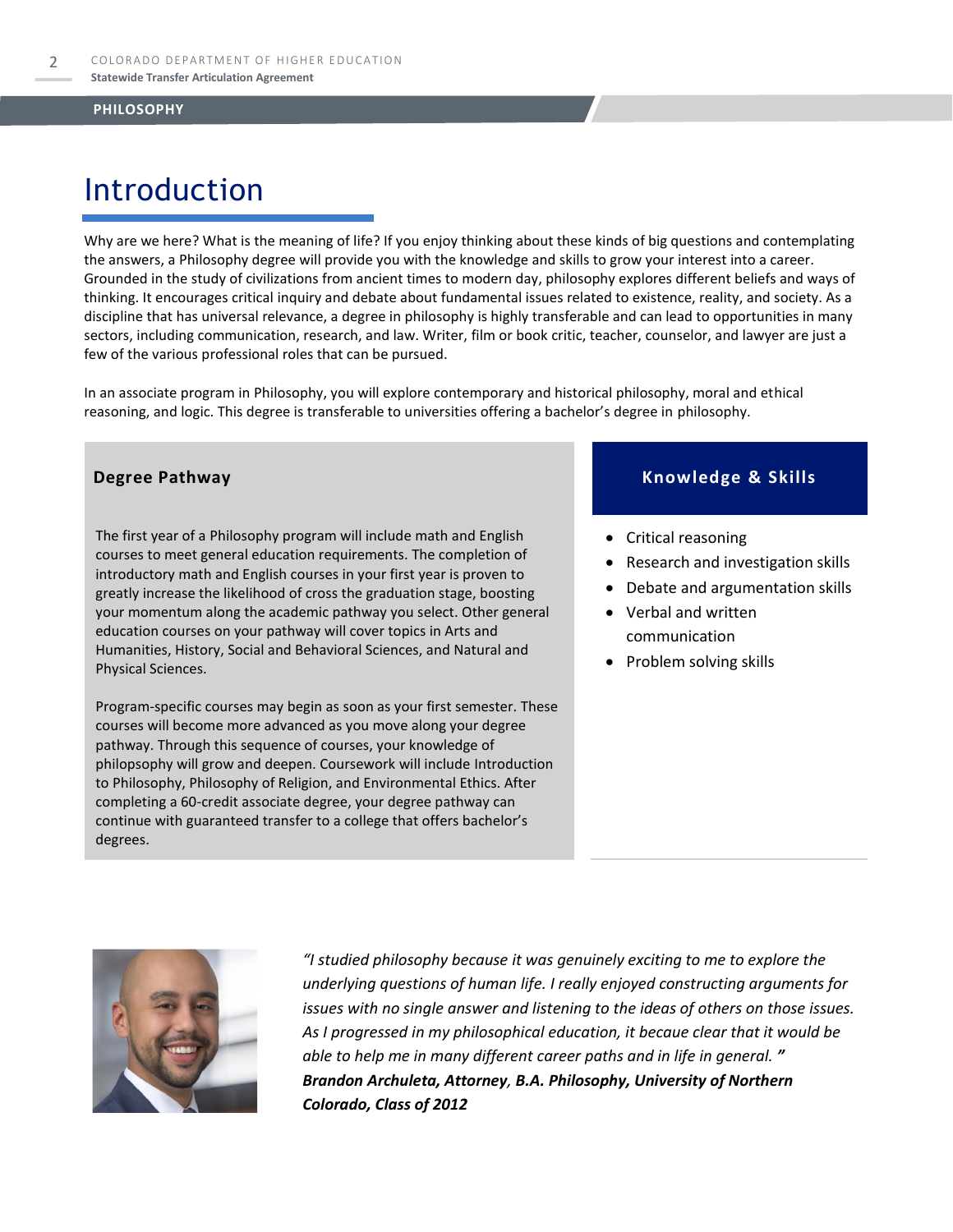3

# Participating Institutions

### **Earn an Associate Degree with Designation (DwD)**

*From one of these Colorado public community/junior colleges*

**Aims Community College** [A.A. Philosophy] **Arapahoe Community College** [A.A. Philosophy] **Colorado Mountain College** [A.A. Philosophy] **Colorado Northwestern Community College** [A.A. Philosophy] **Community College of Aurora** [A.A. Philosophy] **Community College of Denver** [A.A. Philosophy] **Front Range Community College** [A.A. Philosophy]

**Morgan Community College** [A.A. Philosophy] **Northeastern Junior College** [A.A. Philosophy] **Otero College** [A.A. Philosophy] **Pikes Peak Community College** [A.A. Philosophy] **Pueblo Community College** [A.A. Philosophy] **Red Rocks Community College** [A.A. Philosophy] **Trinidad State College** [A.A. Philosophy]

### **Earn a Bachelor's Degree**

*From one of these Colorado public four-year institutions*

**Colorado State University-Ft Collins**  [B.A. Philosophy; General Philosophy concentration]

**Fort Lewis College**  [B.A. Philosophy]

**Metropolitan State University of Denver**  [B.A. Philosophy]

**University of Colorado Boulder**  [B.A. Philosophy]

**University of Colorado Colorado Springs** [B.A. Philosophy]

**University of Colorado Denver** [B.A. Philosophy]

**University of Northern Colorado** [B.A. Philosophy]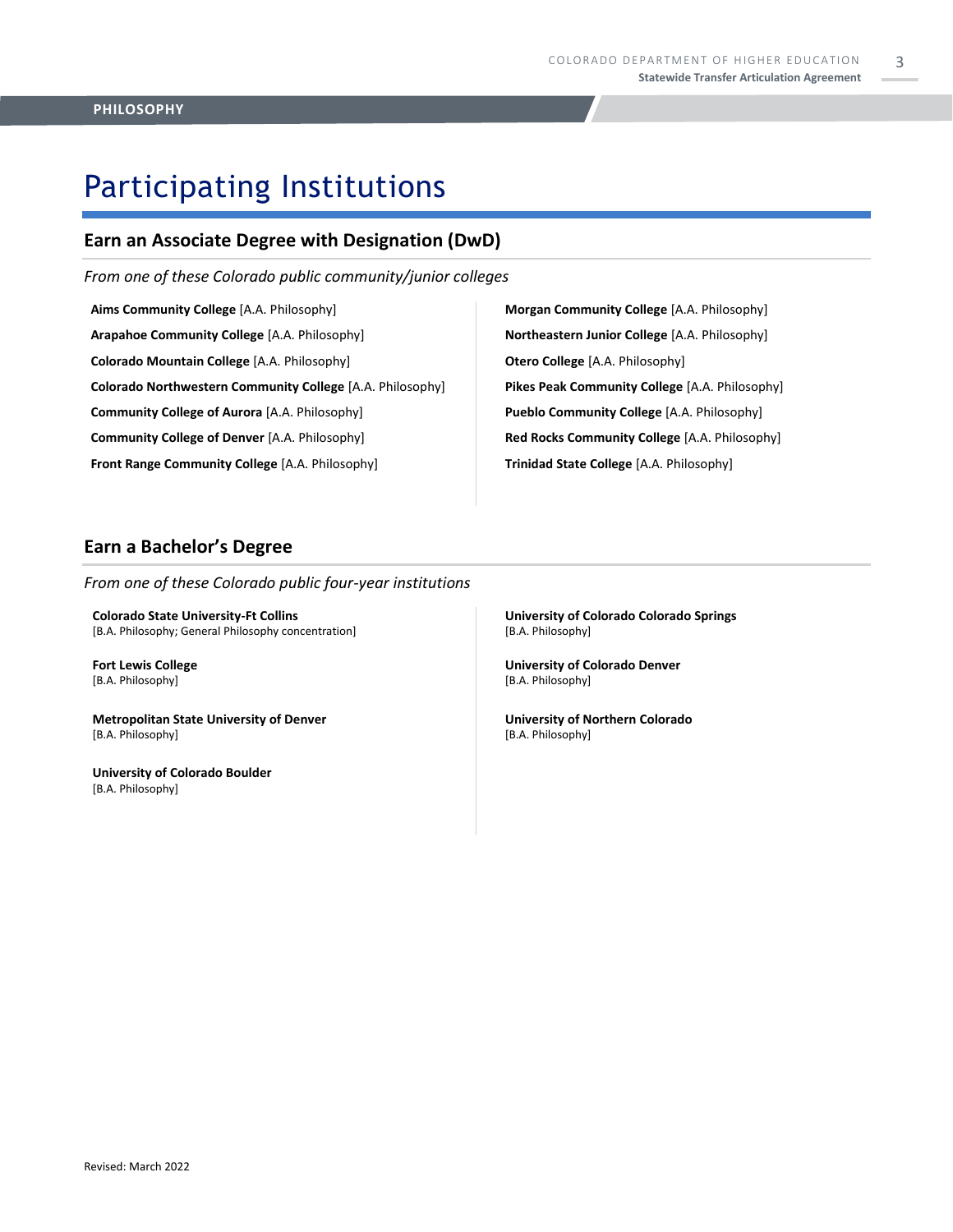# Prescribed Curriculum

### PHILOSOPHY

| Required Courses that Fulfill General Education Requirements<br><b>31 CREDIT HOURS</b> |                               |                                                                                                           |                                                                                                                                                                                     |  |
|----------------------------------------------------------------------------------------|-------------------------------|-----------------------------------------------------------------------------------------------------------|-------------------------------------------------------------------------------------------------------------------------------------------------------------------------------------|--|
|                                                                                        | <b>Credit</b><br><b>Hours</b> | <b>Community College</b><br>Course No.                                                                    | <b>Course Title or Category</b>                                                                                                                                                     |  |
| (Written)<br><b>Communication</b>                                                      | 6                             | ENG 121/1021 and<br>ENG 122/1022<br><b>OR</b><br>ENG 122/1022 and a<br>GT Pathways<br>approved CO3 course | English Composition I (GT-CO1) and English Composition II (GT-<br>CO <sub>2</sub><br><b>OR</b><br>English Composition II (GT-CO2) and a GT Pathways approved CO3<br>course (GT-CO3) |  |
| <b>Mathematics</b>                                                                     | 3                             |                                                                                                           | One GT Pathways Mathematics course (GT-MA1), prefer MAT<br>120/1240 Mathematics for the Liberal Arts                                                                                |  |
| <b>Arts &amp; Humanities</b>                                                           | 6                             |                                                                                                           | Two GT Pathways Arts & Humanities courses<br>GT-AH1, GT-AH2, GT-AH4)                                                                                                                |  |
| <b>History</b>                                                                         | 3                             |                                                                                                           | One GT Pathways History course (GT-HI1)                                                                                                                                             |  |
| Social &<br><b>Behavioral Sciences</b>                                                 | 6                             |                                                                                                           | Two GT Pathways Social & Behavioral Science courses (GT-SS1, GT-<br><b>SS2, GT-SS3</b>                                                                                              |  |
| Natural &<br><b>Physical Sciences</b>                                                  | 7                             |                                                                                                           | Two GT Pathways Natural & Physical Sciences courses (GT-SC1, GT-<br>SC2), one must be with laboratory (GT-SC1)                                                                      |  |

#### Additional Required Courses\* **15** CREDIT HOURS

|                  | <b>Credit</b><br><b>Hours</b> | Course No.                                   | <b>Course Title</b>                                                                                                                        |
|------------------|-------------------------------|----------------------------------------------|--------------------------------------------------------------------------------------------------------------------------------------------|
|                  | 3                             | PHI 111/1011                                 | Introduction to Philosophy (GT-AH3)                                                                                                        |
|                  | 3                             | PHI 112/1012                                 | Ethics (GT-AH3)                                                                                                                            |
|                  | 3                             | PHI 113/1013                                 | Logic (GT-AH3)                                                                                                                             |
|                  | 6                             | PHI 214/2014<br>PHI 218/2018<br>PHI 220/2020 | Choose two (2) courses from the following:<br>Philosophy of Religion (GT-AH3)<br>Environmental Ethics (GT-AH3)<br>Death and Dying (GT-AH3) |
| <b>Electives</b> |                               |                                              | <b>14 CREDIT HOURS</b>                                                                                                                     |

Total **60** CREDIT HOURS

\*Please note: if these credits are *not* required for the *major* at a receiving 4-year institution, they will be applied to the Bachelor's degree as *elective credit* towards *graduation*. Please check with the receiving institution to determine in which way these courses will be applied.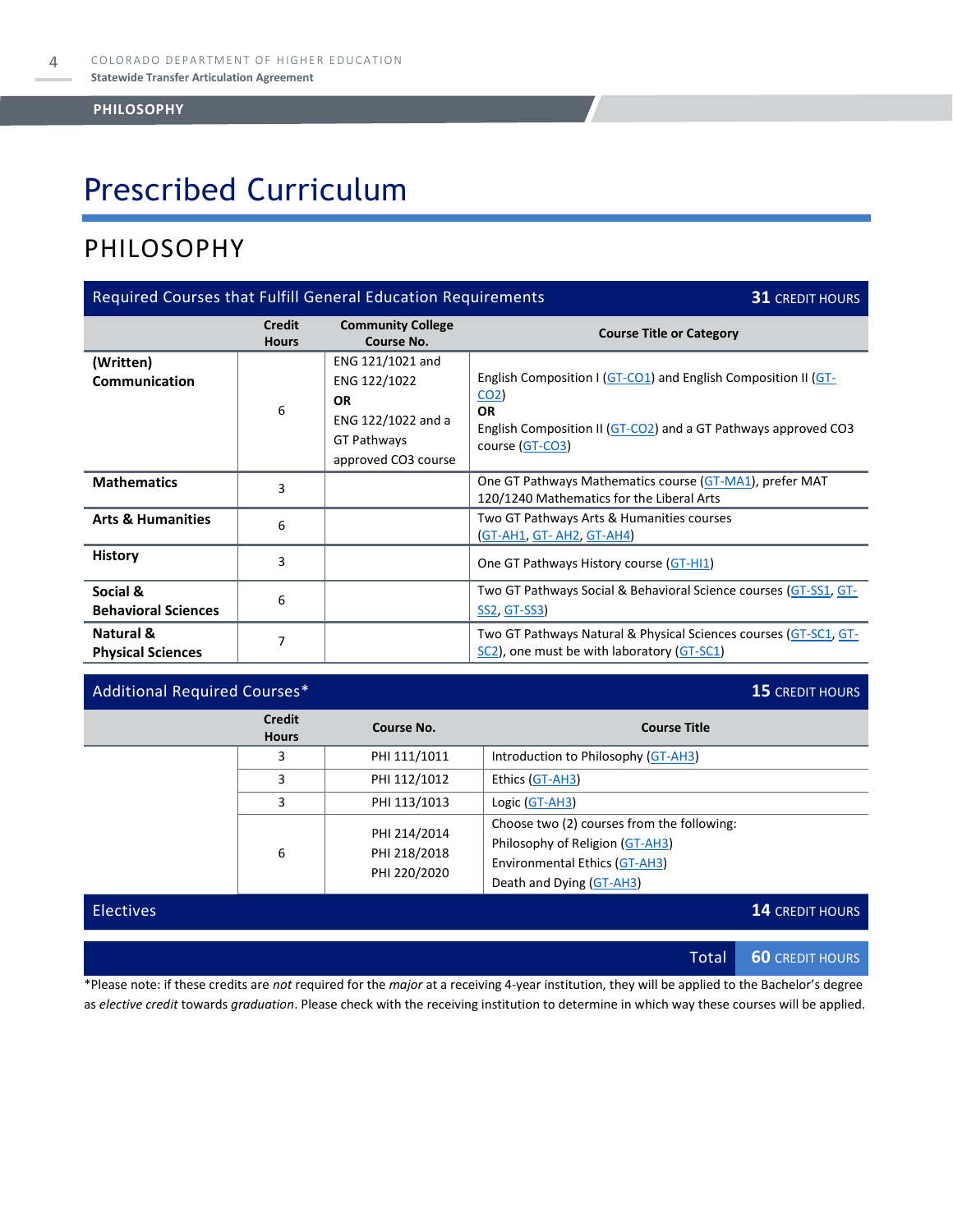# Course Planner

### PHILOSOPHY DEGREE PLAN

#### STUDENT NAME

| Institution:                   |                   |                     |                     |                  |  |
|--------------------------------|-------------------|---------------------|---------------------|------------------|--|
| Semester                       | <b>Course No.</b> | <b>Course Title</b> | <b>Credit Hours</b> | <b>Completed</b> |  |
|                                |                   |                     |                     |                  |  |
|                                |                   |                     |                     |                  |  |
|                                |                   |                     |                     |                  |  |
|                                |                   |                     |                     |                  |  |
|                                |                   |                     |                     |                  |  |
|                                |                   |                     |                     |                  |  |
| <b>Total Credits Completed</b> |                   |                     |                     |                  |  |

| Institution:                   |                   |                     |                     |                  |  |  |
|--------------------------------|-------------------|---------------------|---------------------|------------------|--|--|
| <b>Semester</b>                | <b>Course No.</b> | <b>Course Title</b> | <b>Credit Hours</b> | <b>Completed</b> |  |  |
|                                |                   |                     |                     |                  |  |  |
|                                |                   |                     |                     |                  |  |  |
|                                |                   |                     |                     |                  |  |  |
|                                |                   |                     |                     |                  |  |  |
|                                |                   |                     |                     |                  |  |  |
|                                |                   |                     |                     |                  |  |  |
| <b>Total Credits Completed</b> |                   |                     |                     |                  |  |  |

| Institution:                   |                   |                     |                     |                  |  |
|--------------------------------|-------------------|---------------------|---------------------|------------------|--|
| Semester                       | <b>Course No.</b> | <b>Course Title</b> | <b>Credit Hours</b> | <b>Completed</b> |  |
|                                |                   |                     |                     |                  |  |
|                                |                   |                     |                     |                  |  |
|                                |                   |                     |                     |                  |  |
|                                |                   |                     |                     |                  |  |
|                                |                   |                     |                     |                  |  |
|                                |                   |                     |                     |                  |  |
| <b>Total Credits Completed</b> |                   |                     |                     |                  |  |

| Institution:                   |                   |                     |                     |                  |  |
|--------------------------------|-------------------|---------------------|---------------------|------------------|--|
| Semester                       | <b>Course No.</b> | <b>Course Title</b> | <b>Credit Hours</b> | <b>Completed</b> |  |
|                                |                   |                     |                     |                  |  |
|                                |                   |                     |                     |                  |  |
|                                |                   |                     |                     |                  |  |
|                                |                   |                     |                     |                  |  |
|                                |                   |                     |                     |                  |  |
|                                |                   |                     |                     |                  |  |
| <b>Total Credits Completed</b> |                   |                     |                     |                  |  |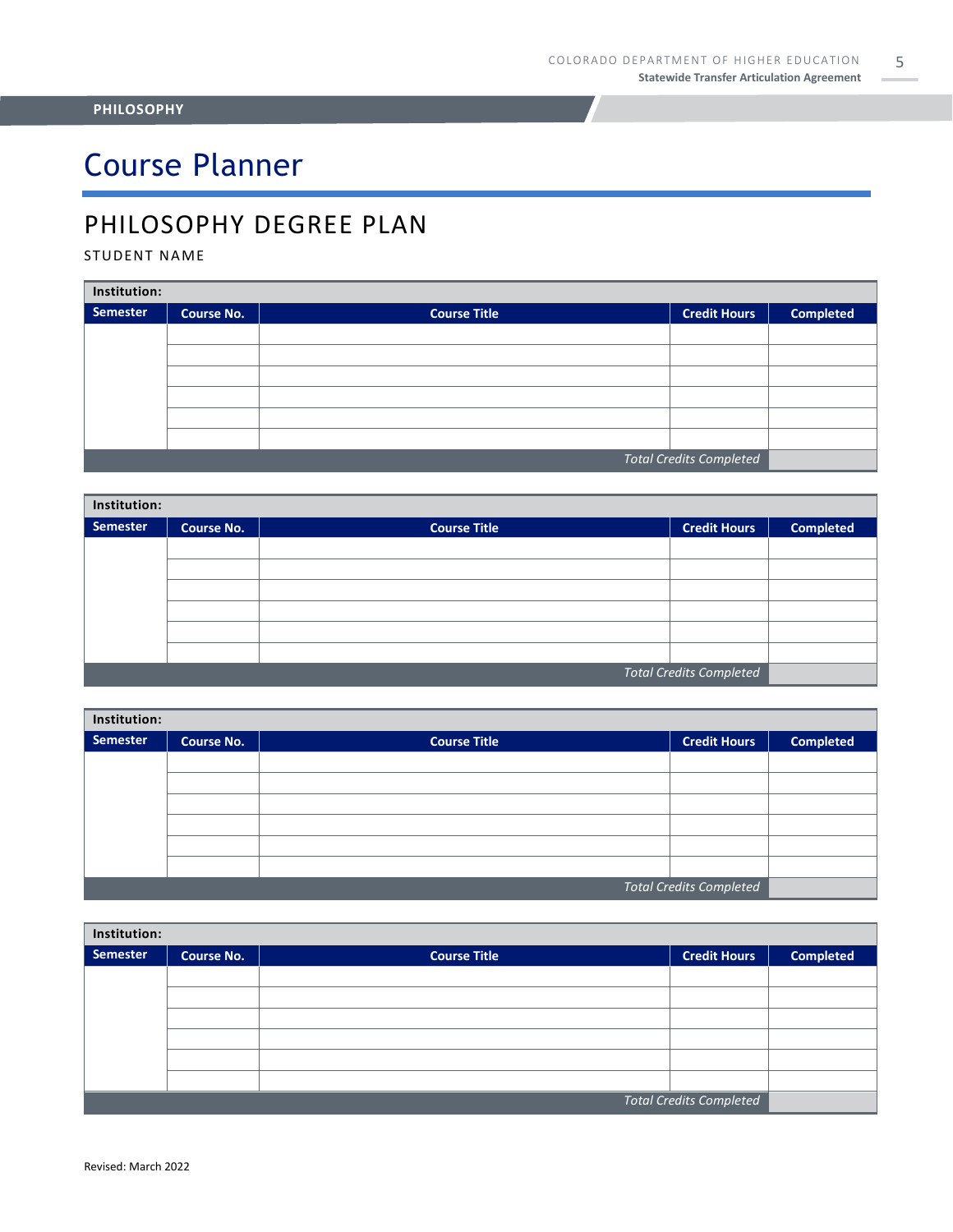### Contractual Language

#### **INTRODUCTION**

A statewide transfer articulation agreement identifies the community college courses students need to take in order to graduate from a community college with a 60-credit Associate of Arts (AA) or Associate of Science (AS) degree with designation (DwD). Students are responsible for informing the admissions counselor or transfer advisor at their receiving four-year institution that they are completing a DwD.

It is important for students to understand that completion of an AA or AS degree within two years requires them to complete an average of 15 credits per semester (or 30 credits per year). Also, research shows that students who take classes in their major area within their first 30 credit hours are more likely to persist and graduate.

The guarantees and limitations below describe the minimum requirements to which all participating institutions have agreed. Students who believe an institution is not meeting the guarantees described below can file a complaint with the [CDHE.](https://highered.colorado.gov/filing-student-complaint) 

#### **GUARANTEES**

Students who complete a DwD pursuant to the prescribed curriculum in this statewide transfer articulation agreement **and** pass all 60 credits with a C- or higher **and** are admitted to the receiving institution's corresponding degree program (see cover page) are guaranteed the following:

- 1. Junior standing with no more than 60 remaining credits to meet the graduation requirements for the baccalaureate degree program covered by this articulation agreement.
- 2. Completion of the receiving institution's lower division general education requirements as defined by the GT Pathways curriculum.
- 3. The same graduation requirements as students who begin and complete this degree program at the four-year institution.
- 4. Admission to all Colorado public baccalaureate awarding institutions (*except* Colorado School of Mines) is guaranteed to applicants who have completed any AA or AS degree from a Colorado public two-year institution after high school graduation, provided certain requirements are met. To see these requirements, please refer to the Colorado Commission on Higher Education's Admissions [Standards Policy](https://highered.colorado.gov/sites/highered/files/2020-03/i-partf_0.pdf), section titled "Guaranteed Transfer Admissions" [here.](https://highered.colorado.gov/educators/policy-funding/cche-policies-procedures) Please note: Students transferring to a University of Colorado institution (Boulder, Colorado Springs, Denver) must satisfy the CU System's MAPS (Minimum Academic Preparation Standards) requirement.
- 5. Per the Commission's **[Prior Learning Assessment](https://highered.colorado.gov/sites/highered/files/2020-03/i-partx.pdf)** policy, section 2.07, and pursuant to Colorado Revised Statutes §23-1-108 (7)(b)(II)(A), "a state institution of higher education that admits as a junior a student who holds an associate of arts degree, associate of applied science degree, or associate of science degree that is the subject of a statewide degree transfer agreement shall not require the student to complete any additional courses to fulfill general education requirements", and that the receiving institution of higher education is responsible for the total cost of tuition "for any credit hours that exceed the total credit hours required for a native student or that extend the total time to receive the degree beyond that required for a native student".
- 6. The Commission's Prior Learning Assessment policy also states "every Colorado public institution of higher education shall accept in transfer from within the institution and from other state institutions of higher education prior learning assessment credit awarded for GT Pathways requirements" (section 3.01), and "Colorado public institutions of higher education shall not prohibit students from meeting general education/GT Pathways requirements with prior learning assessment credit" (section 3.02).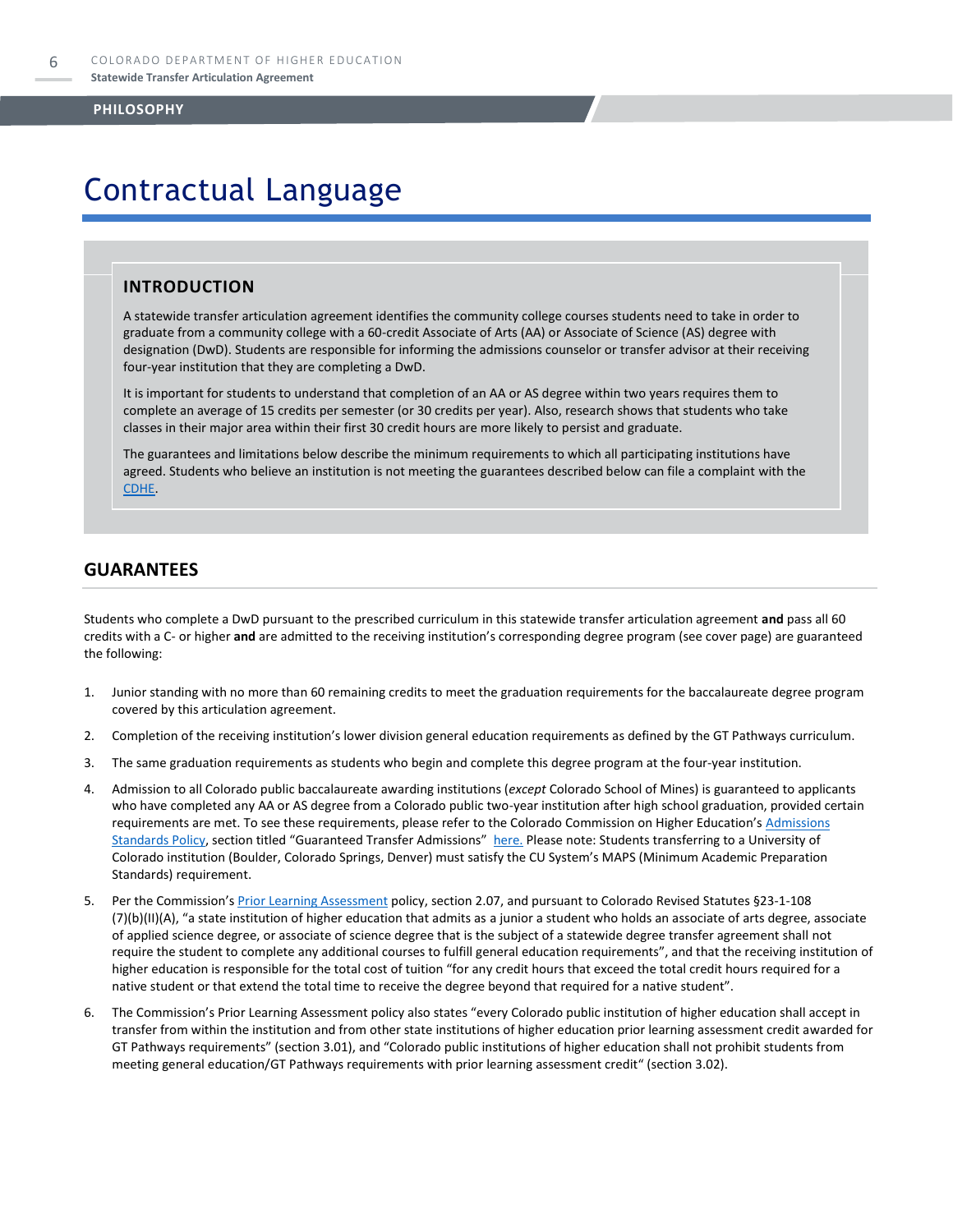#### **LIMITATIONS**

- 1. Students must meet all admission and application requirements at the receiving institution including the submission of all required documentation by stated deadlines. Students are advised to consult with the Office of Admissions at the institution to which they intend to transfer.
- 2. Only courses with grades of C- or higher are guaranteed to transfer.
- 3. Admission to a receiving institution does not guarantee enrollment in a specific degree program. Some programs at receiving institutions have controlled entry due either to space limitations or academic requirements.
- 4. The credit and course transfer guarantees described in this agreement apply to the specific degree programs covered by this agreement (see cover page). If the student changes majors, receiving institutions will evaluate application of the courses designated in this agreement to other degree programs on a course-by-course basis.
- 5. Students are allowed to use credits awarded by exam, such as AP (Advanced Placement) and IB (International Baccalaureate), as long as those exams are listed on the exam table[s here,](https://highered.colorado.gov/get-credit-for-what-you-already-know) or may use challenge exams to fulfill GT Pathways requirements (not necessarily major requirements) and those credits are guaranteed to transfer and apply to GT Pathways requirements at the receiving institution per the Colorado Commission on Higher Education's Policy I, X: Prior Learning Assessment. See the [entire policy](https://highered.colorado.gov/sites/highered/files/2020-03/i-partx.pdf) for more information.
- 6. The receiving institution shall accept all applicable credits earned within ten years of transfer to the receiving institution. Credits earned more than ten years earlier will be evaluated on a course-by-course basis.
- 7. All the courses a student needs to take in the associate degree program covered by this statewide transfer articulation agreement are listed in the prescribed curriculum. Course substitutions are allowed as long as the student and both the sending and receiving institutions agree to the substitution; such agreement should be documented in writing and the student should keep a copy until the baccalaureate degree is conferred. Note that if students substitute a course, then this is no longer a statewide agreement and some of the guarantees are only for the receiving institution that agreed to the substitution. **Any additional courses taken in the discipline covered by this agreement might not count toward the requirements of the major at the receiving institution.** Students can avoid this problem by taking no more courses in the discipline beyond those identified in the prescribed curriculum. STUDENTS SHOULD CONSULT THE PROGRAM ADVISOR AT THE RECEIVING INSTITUTION FOR GUIDANCE. Any advisement from an academic advisor should be obtained IN WRITING.
- 8. Students seeking K-12 teacher licensure may not use this agreement because teacher preparation programs have different requirements for educator licensure.

*Because of the limitations above, students must consult with the Office of Admissions at the institution to which they are transferring.*

#### **Addendum to Agreement**

Students who do not complete an AA/AS degree can use the prescribed curriculum in a statewide transfer articulation agreement as a common advising guide for transfer to all public institutions that offer the designated bachelor's degree program. Please note the following:

- 1. Students are guaranteed application of general education courses completed with a C- or higher in the prescribed curriculum in this agreement up to the established maximum in each GT Pathways content area.
- 2. Except in special cases (e.g., the partial completion of a required sequence of courses or variation in the number of credit hours institutions award for course equivalents), students can expect that courses specified within the prescribed curriculum in this agreement, successfully completed with a C- or higher, will fulfill the relevant course requirements in the designated major.
- 3. Receiving institutions will evaluate all courses other than those specified in this agreement on a course-by-course basis.

Students transferring without a completed AA/AS degree must consult with the Office of Admissions at the institution to which they are transferring to review the issues identified above, and to make sure they meet all admission and application requirements at the receiving institution, including the submission of all required documentation by stated deadlines.

This agreement will be reviewed by disciplinary faculty no less frequently than every five years. *The agreement will remain in force until such time as it is formally modified or terminated.*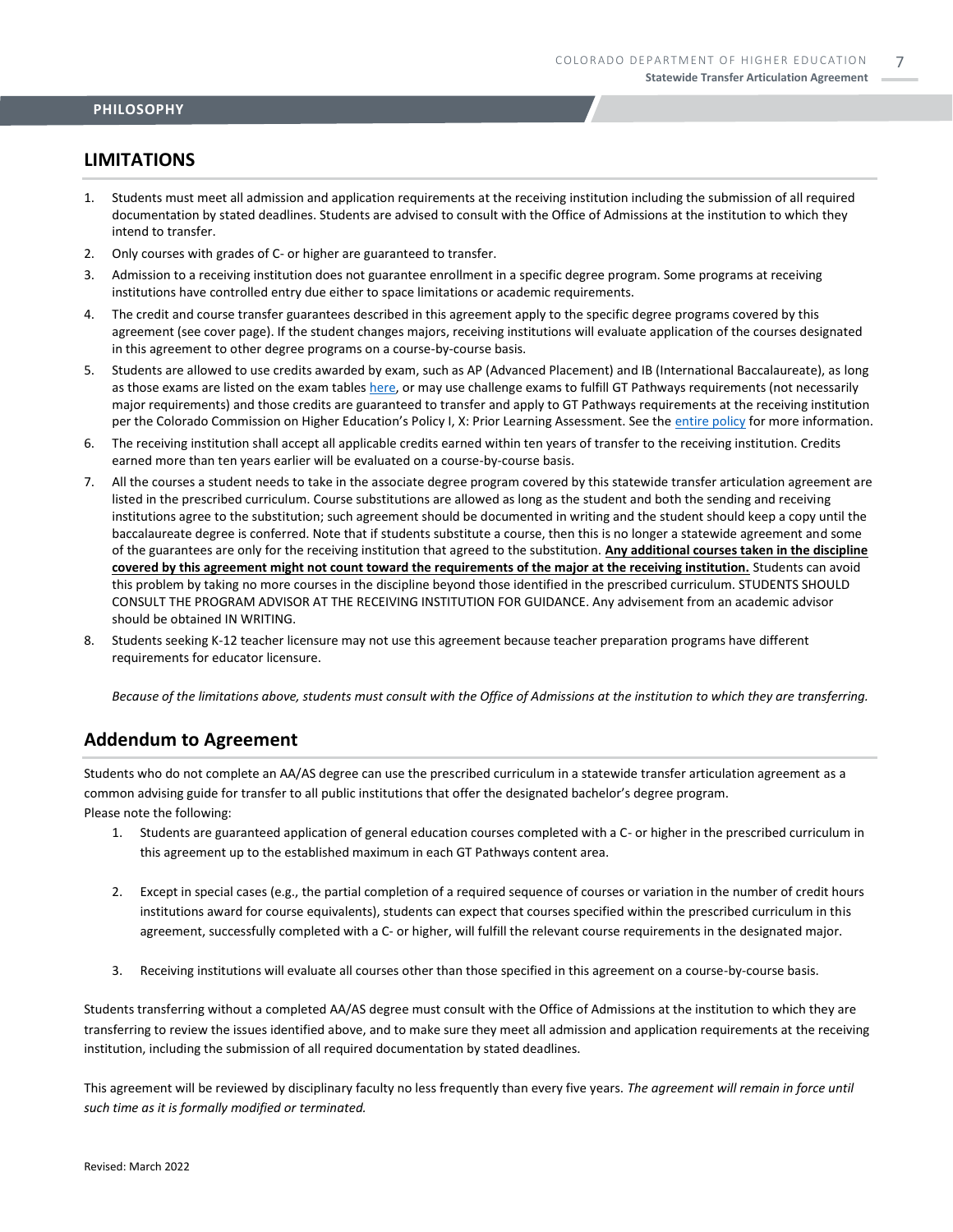#### **Statewide Transfer Articulation Agreement**

#### **PHILOSOPHY**

The Department of Higher Education – in consultation with the General Education Council – may make minor technical changes to this agreement on behalf of participating institutions. The most current version of the agreement can be found on the [CDHE website.](https://highered.colorado.gov/transfer-degrees) Institutions that wish to join or withdraw from this agreement should consult the Division of Academic Affairs at the Colorado Department of Higher Education. Terms and processes are outlined in the Commission's policy on Statewide Transfer and GT Pathways, available at the [CDHE website.](https://highered.colorado.gov/educators/policy-funding/general-education-ge-council/gtpathways/transfer-agreements)

A paper or hard copy of this document may not be the most current version of the agreement—check th[e website](https://highered.colorado.gov/transfer-degrees) of the Colorado Department of Higher Education for the most current version.

*Signatures from institutional/system Chief Academic Officers for all participating institutions, as listed on the cover page, have signed this agreement. Signatures of Chief Academic Officers, who possess or have been delegated authority to enter into this agreement on behalf of their institution or institutions (in some cases by the institutional or system governing board), are on file in the Division of Academic Affairs at the Colorado Department of Higher Education.*